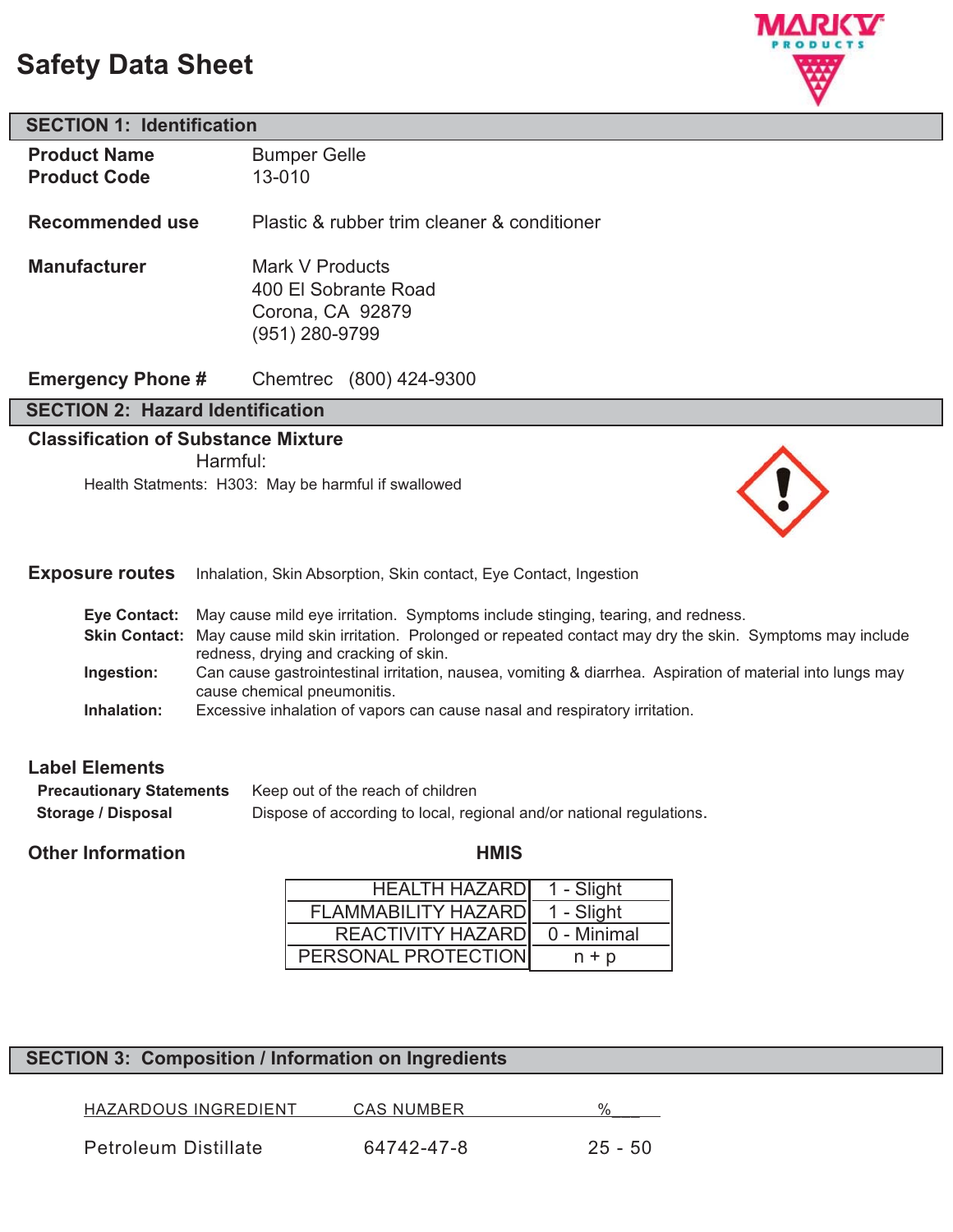### **SECTION 4: First Aid Measures**

#### **Description of first aid measures**

| Inhalation | Move Victim to fresh air. Administer oxygen if breathing is difficult. Give artificial respiration if |
|------------|-------------------------------------------------------------------------------------------------------|
|            | victim is not breathing. Get medical attention                                                        |
| Skin       | Wash with soap and water. Remove contaminated clothing and wash before re-use.                        |
| Eye        | Remove contact lenses if present. Rinse with water for 15 minutes. Hold eyelids apart to              |
|            | insure flushing. Get medical attention if irritation develops.                                        |
| Ingestion  | Get immediate medical attention. If conscious give two glasses of water. Do not induce vomiting.      |
|            | Have medical personnel determine if vomiting is necessary.                                            |

#### **Most important systems and effects, both acute and delayed**

Product may cause drying of skin. Wear nitrile or rubber gloves when using product.

#### **Indication of any immediate medical attention and special treatment needed**

Note to Physician All treatments should be based on observed signs and symptoms of distress in the patient.

| <b>SECTION 5: Fire Fighting Measures</b>                                            |                                                                                                                                                                                                       |  |  |
|-------------------------------------------------------------------------------------|-------------------------------------------------------------------------------------------------------------------------------------------------------------------------------------------------------|--|--|
| <b>Extinguishing media</b>                                                          |                                                                                                                                                                                                       |  |  |
| Suitable Extinguishing Media                                                        | C02, dry chemical, foam, water fog, water spray                                                                                                                                                       |  |  |
| Unsuitable Extinguishing<br>Media                                                   | None                                                                                                                                                                                                  |  |  |
| Special hazards arising from the substance or mixture<br>Unusual Fire and Explosion |                                                                                                                                                                                                       |  |  |
| Hazards                                                                             | None                                                                                                                                                                                                  |  |  |
| <b>Hazrdous Combusion</b>                                                           |                                                                                                                                                                                                       |  |  |
| Products                                                                            | Combustion may produce Carbon Monoxide, CO <sub>2</sub> and potentially irritating fumes.                                                                                                             |  |  |
| <b>Advice for firefighters</b>                                                      | Wear approved SCBA with full facepiece operated in positive pressure demand mode.<br>Hazardous Polymerization is not expected to occur<br>Avoid contact with strong oxidizing agents and strong acids |  |  |
| <b>SECTION 6: Accidental Release Measures</b>                                       |                                                                                                                                                                                                       |  |  |
|                                                                                     | Personal precautions, protective equipment and emergency procedures                                                                                                                                   |  |  |
| <b>Personal Precautions</b>                                                         | For large spills (500 gallons or more) wear appropriate protective equipment including<br>rubber boots, gloves, goggles and apron.                                                                    |  |  |
| <b>Emergency Procedures</b>                                                         | Isolate spill or leak to prevent entering storm drains. Turn off all sources of ignition, such as<br>pilot lights and emergency flares.                                                               |  |  |
| <b>Environmental Precautions</b>                                                    | Avoid run off to waterways and storm drains.                                                                                                                                                          |  |  |
|                                                                                     | Methods and materials for containment and clean up                                                                                                                                                    |  |  |

# **Containment / Clean up**

**Measures** Stop leak if you can do it without risk. Dike ahead of liquid spill to prevent entering storm drains. Absorb and transfer to containers.

# **SECTION 7: Handling and Storage**

#### **Precautions for safe handling**

**Handling** Product is slippery. If product is spilled onto floor, clean area to prevent slipping.

# **Conditions for safe storage, including any incompatibilities**

**Storage** Store in a cool, dry place.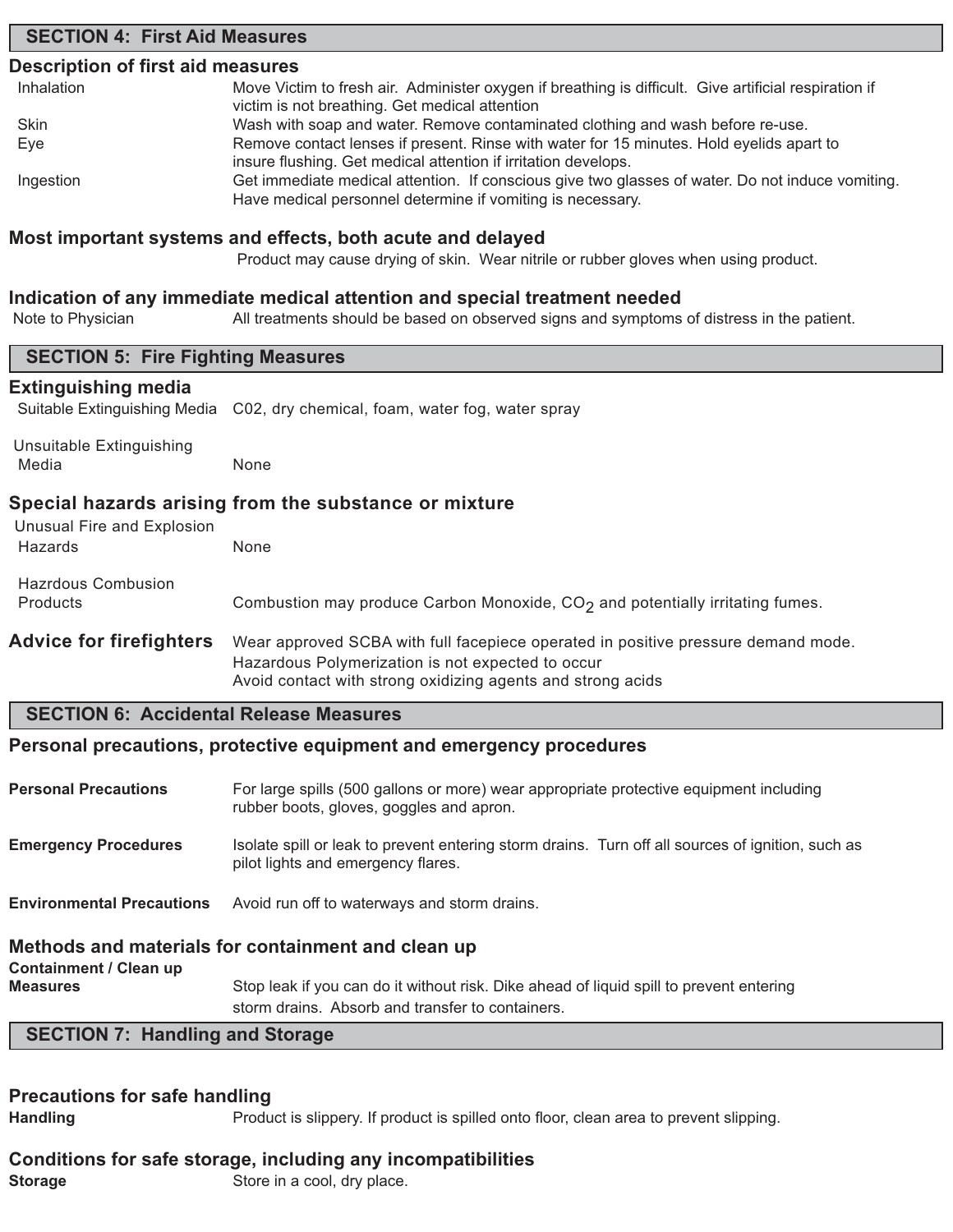### **SECTION 8: Exposure Controls / Personal Protection**

| <b>Exposure Controls</b><br><b>Engineering</b> |                                    |
|------------------------------------------------|------------------------------------|
| <b>Measures / Controls</b>                     | None needed when used as directed. |
| <b>Personal Protective Equipment</b>           | Safety goggles, nitrile gloves     |
| <b>General Industrial Hygiene</b>              |                                    |
| <b>Considerations</b>                          | None needed when used as directed  |

## **SECTION 9: Physical and Chemical Properties**

### **Information on Physical and Chemical Properties**

| <b>Physical Form</b>                                                              | Viscous liquid     | Appearance                                               | Thick, clear liquid                    |
|-----------------------------------------------------------------------------------|--------------------|----------------------------------------------------------|----------------------------------------|
| Color                                                                             | Clear              | Odor                                                     | Slight solvent odor                    |
| <b>Taste</b>                                                                      | Data Lacking       | <b>Particulate Type</b>                                  | N/A                                    |
| <b>Particulate Size</b>                                                           | N/A                | <b>Aerosol Type</b>                                      | N/A                                    |
| <b>General Properties</b><br><b>Boiling Pt</b><br>рH<br><b>Water Solubility %</b> | 280 F<br>N/A<br>0% | <b>Melting Point</b><br><b>SG / Density</b><br>Flash Pt. | Data Lacking<br>$0.79 - 0.80$<br>207 F |

### **SECTION 10: Stability and Reactivity**

| Reactivity                         | No dangerous reaction know under conditions of normal use                      |  |
|------------------------------------|--------------------------------------------------------------------------------|--|
| <b>Chemical stability</b>          | Stable under normal temperatures and pressures.                                |  |
| Possibility of hazardous reactions | Hazardous polymerization is not expected to occur                              |  |
| <b>Conditions to Avoid</b>         | High temperatures, freezing temperatures                                       |  |
| <b>Hazardous Decomposition</b>     | Combustion may produce Carbon Monoxide, $CO2$ and potentially irritating fumes |  |

### **SECTION 11: Toxicological Information**

**Acute Toxicity:** Oral, LD50 estimated to be greater than 2,000 mg/kg

**Component Information:** See Section 3

**Specific effects**

| <b>Carcinogenic effects:</b>  | None known |
|-------------------------------|------------|
| <b>Mutagenic effects:</b>     | None known |
| <b>Reproductive toxicity:</b> | None known |
| <b>Target organ effects:</b>  | None known |